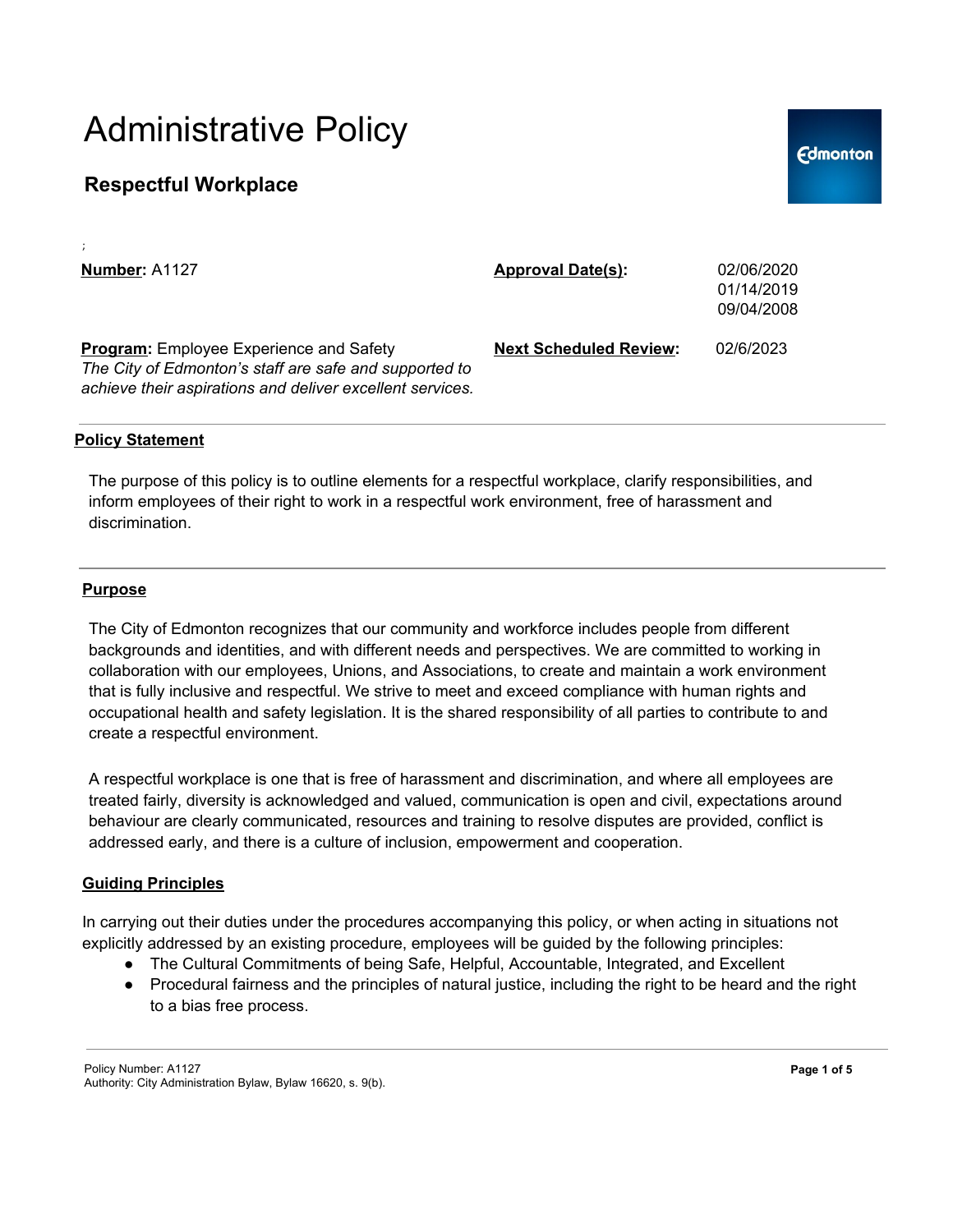# **Respectful Workplace**

The City's Respectful Workplace Administrative Policy and any associated harassment prevention procedures are not intended to discourage an employee from exercising rights pursuant to any other law, including the *Alberta Human Rights Act*.

## **Application**

This Policy applies to any person who reports to the City Manager or City Auditor and provides services to the City of Edmonton under a contract of employment, contract for the provision of personal services, or in the capacity of agent, student, or volunteer. For the purposes of this document, these groups of people shall be referred to as 'employees'.

This policy applies to harassment and discrimination at all facilities, workplaces; online/social media forums, places visited by employees travelling on City-related business including conferences, meetings, events, vendor/supplier/customer sites and sites of work-related social gatherings.

Violations of this policy, including vexatious complaints, will not be tolerated. Failure to comply with the provisions of this policy including its accompanying procedures may lead to appropriate corrective action, which may include discipline up to and including termination of employment.

### **Accountability**

### **The City of Edmonton**

The City of Edmonton is committed to providing respectful workplaces free of discrimination and harassment, and meeting its obligations under the *Alberta Occupational Health & Safety Act* and the *Alberta Human Rights Act*. This commitment includes eliminating or, if that is not reasonably practicable, controlling the hazard of harassment, including harassment from the public. The City of Edmonton will investigate any incidents of harassment and/or discrimination and take corrective action to address the incidents.

#### **City Manager**

The City Manager or designate may conduct reviews, audits, or checks at any time without notice to ensure compliance with this policy, including its accompanying procedures.

### **All City Employees**

Every employee of the City has the right to be treated in a fair, reasonable, and respectful manner, and to work in an environment free of harassment and discrimination.

Every employee also has a shared responsibility to create and maintain a respectful workplace free of harassment and discrimination. This includes, but is not limited to: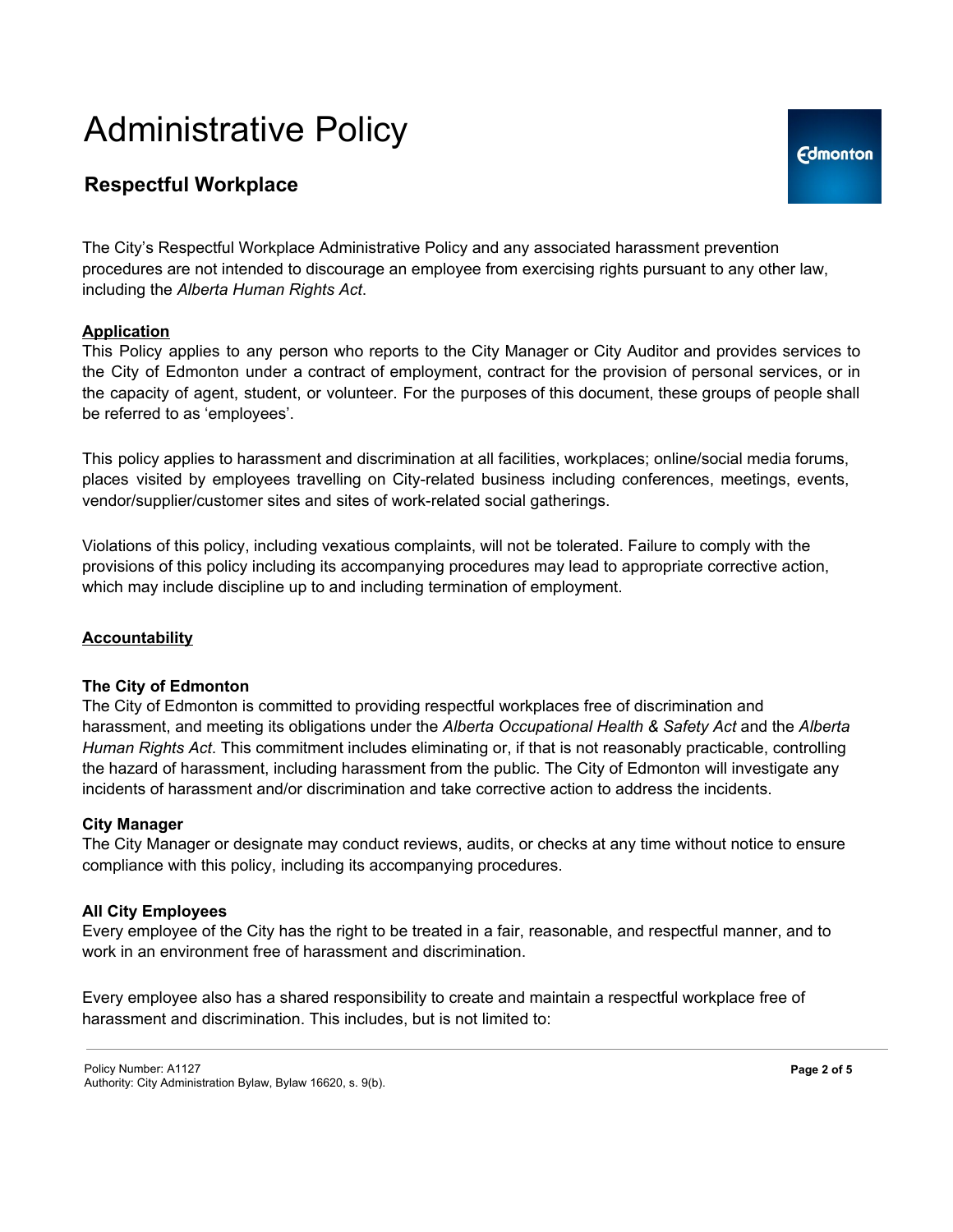# **Respectful Workplace**

- Ensuring your actions and words contribute to a respectful workplace, when working with employees and the public, and are consistent with the intent of this policy and the accompanying procedures.
- Not participating in, encouraging, and/or supporting any bullying, harassing, discriminatory or disrespectful behaviour.
- Accepting responsibility for your own actions, reactions, behaviours, and the impact those may have on others.
- Reporting your concerns to your supervisor and/or any other person or group identified in the related procedures.
- Adhering to expectations of confidentiality as outlined in any procedures relating to this policy.
- Contributing to an environment in which employees can report concerns about discrimination and harassment without fear of retaliation.
- Ensuring you do not participate in retaliatory behaviour against someone who has made a complaint or participated in an investigation.
- Participating in good faith in any procedures and training associated with this policy.

## **Employees in Managerial or Supervisory Roles**

These employees have additional responsibilities to create and maintain respectful workplaces that are free of discrimination or harassment. These include, but are not limited to:

- Being a role model by ensuring your actions and words contribute to a respectful workplace and are consistent with the intent of this policy and the accompanying procedures.
- Being aware of what is happening in your area of responsibility, and taking appropriate action in a prompt, impartial, and confidential manner when respectful workplace issues come to your attention.
- Participating in resolution activities related to this policy.
- Taking reasonable steps to prevent, limit, and address an employee's exposure to harassment from external sources (e.g. citizens).
- Making every effort to ensure employee awareness of and compliance with this policy.
- Ensuring that this policy is distributed or posted in a manner and location that is easily accessible by employees.
- Supporting the implementation of training and awareness activities related to this policy.
- Supporting the resolution of respect in the workplace matters, which may include seeking advice or referring the employee to supports as appropriate.
- Taking reasonable steps to address requests made under the duty to accommodate.
- Making every effort to ensure that no retaliation occurs as a result of bringing forward a respectful workplace matter or for providing information.
- Understanding that inappropriate behaviour may impact more than those directly involved, including witnesses, and providing support to all parties.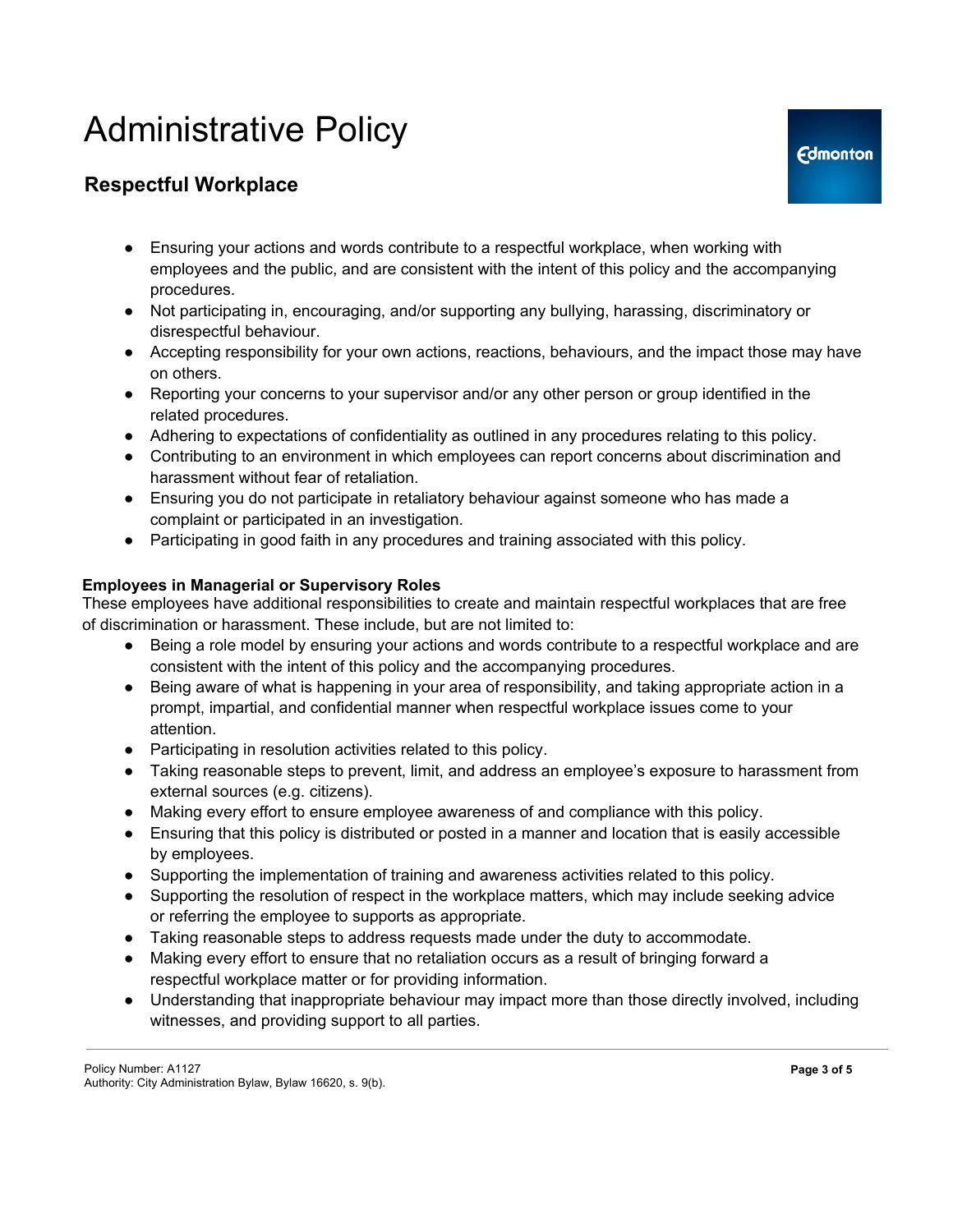# **Respectful Workplace**

## **Definitions**

Unless otherwise specified, words used in this policy and its accompanying procedures have the same meaning as defined in the City Administration Bylaw, Bylaw 16620.

In addition:

● **"discrimination"** is an action, practice, system, or policy that has an adverse impact on an individual or group's employment or terms and conditions of employment for reasons related to a protected ground.

Under the *Alberta Human Rights Act* the protected grounds are:

- race
- religious belief
- colour
- age
- sexual orientation
- gender
- gender identity or expression
- source of income
- marital status
- family status
- disability (physical or mental)
- place of origin
- ancestry

Harassment based on these characteristics is considered discrimination, including sexual harassment.

- "**duty to accommodate**" is the shared responsibility of the City, Unions, and employees to reduce and/or eliminate barriers that employees experience in fulfilling the requirements of their positions. These barriers must be related to the personal characteristics outlined in the protected grounds. Roles, expectations, and parameters for duty to accommodate are outlined in human rights legislation. Failure to reasonably accommodate an employee may constitute discrimination;
- "**good faith**" describes the nature of complaints that are made honestly and with positive intention. Submitting a complaint in good faith, even when the complaint cannot be substantiated, is not a violation of this policy;